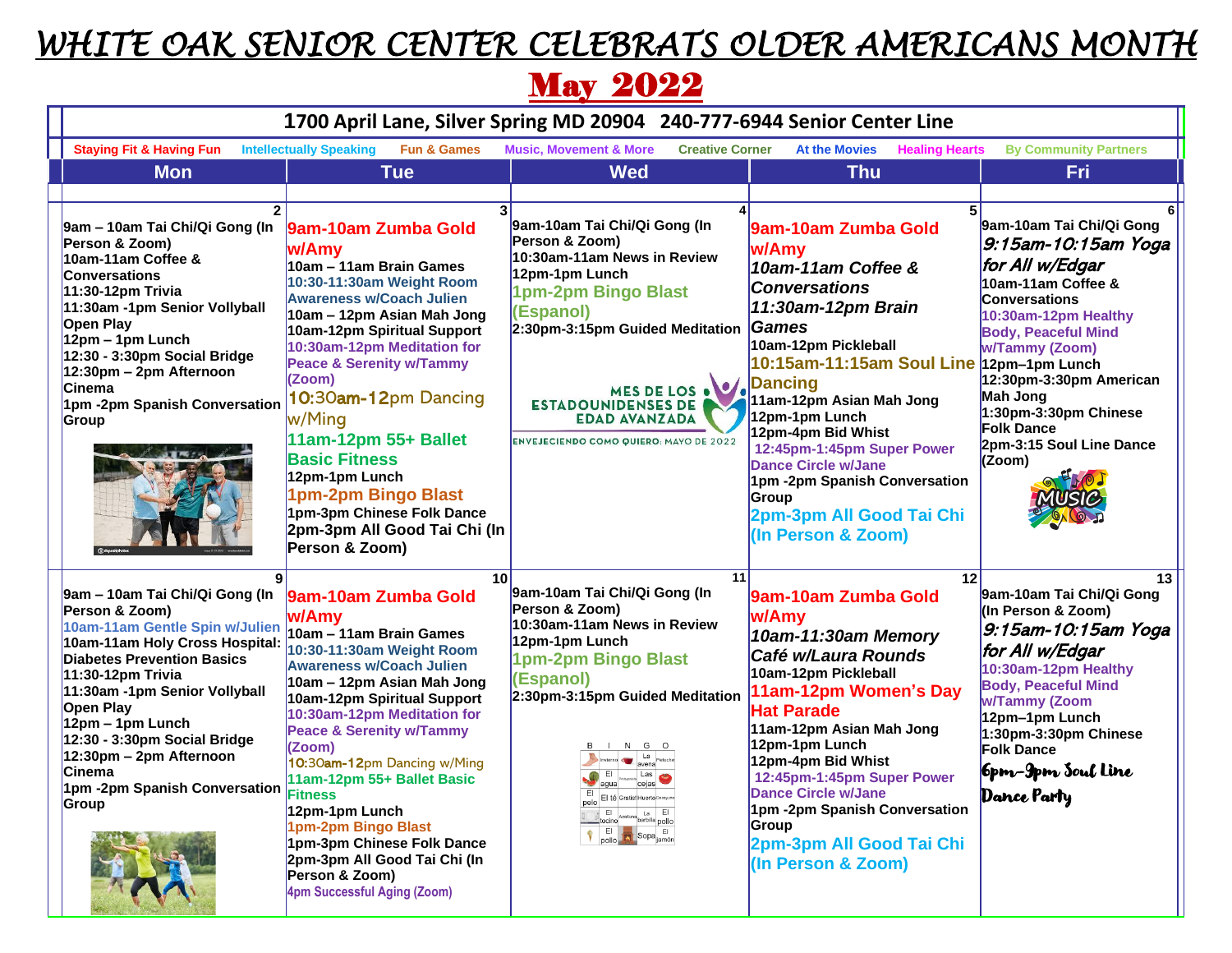| 1700 April Lane, Silver Spring MD 20904 240-777-6944 Senior Center Line                                                                                                                                                                                                                                                                                                                                                                             |                                                                                                                                                                                                                                                                                                                                                                                                                                                                                                       |                                                                                                                                                                                                                                                                                       |                                                                                                                                                                                                                                                                                                                                                                                                                                                  |                                                                                                                                                                                                                                                                                                                                                                                    |  |
|-----------------------------------------------------------------------------------------------------------------------------------------------------------------------------------------------------------------------------------------------------------------------------------------------------------------------------------------------------------------------------------------------------------------------------------------------------|-------------------------------------------------------------------------------------------------------------------------------------------------------------------------------------------------------------------------------------------------------------------------------------------------------------------------------------------------------------------------------------------------------------------------------------------------------------------------------------------------------|---------------------------------------------------------------------------------------------------------------------------------------------------------------------------------------------------------------------------------------------------------------------------------------|--------------------------------------------------------------------------------------------------------------------------------------------------------------------------------------------------------------------------------------------------------------------------------------------------------------------------------------------------------------------------------------------------------------------------------------------------|------------------------------------------------------------------------------------------------------------------------------------------------------------------------------------------------------------------------------------------------------------------------------------------------------------------------------------------------------------------------------------|--|
| <b>Staying Fit &amp; Having Fun</b>                                                                                                                                                                                                                                                                                                                                                                                                                 | <b>Intellectually Speaking</b><br><b>Fun &amp; Games</b>                                                                                                                                                                                                                                                                                                                                                                                                                                              | <b>Music, Movement &amp; More</b><br><b>Creative Corner</b>                                                                                                                                                                                                                           | <b>At the Movies</b><br><b>Healing Hearts</b>                                                                                                                                                                                                                                                                                                                                                                                                    | <b>By Community Partners</b>                                                                                                                                                                                                                                                                                                                                                       |  |
| <b>Mon</b>                                                                                                                                                                                                                                                                                                                                                                                                                                          | <b>Tue</b>                                                                                                                                                                                                                                                                                                                                                                                                                                                                                            | <b>Wed</b>                                                                                                                                                                                                                                                                            | <b>Thu</b>                                                                                                                                                                                                                                                                                                                                                                                                                                       | Fri                                                                                                                                                                                                                                                                                                                                                                                |  |
| 16 <sup>1</sup><br>9am - 10am Tai Chi/Qi Gong<br>(In Person & Zoom)<br>10am-11am Gentle Spin w/Julien<br>10am-11am Holy Cross Hospital:<br><b>Diabetes Prevention Basics</b><br>11am-1:30pm Lunch Bunch:<br><b>Teppanyaki</b><br>11:30am-12pm Trivia<br>11:30am -1pm Senior Vollyball<br>Open Play<br>12pm - 1pm Lunch<br>12:30 - 3:30pm Social Bridge<br>12:30pm - 2pm Afternoon<br><b>Cinema</b><br>1pm -2pm Spanish Conversation<br><b>Group</b> | 17<br>9am-10am Zumba Gold<br>w/Amy<br>10am - 11am Brain Games<br>10:30-11:30am Weight Room<br><b>Awareness w/Coach Julien</b><br>10am - 12pm Asian Mah Jong<br>10am-12pm Spiritual Support<br>10:30am-12pm Meditation for<br><b>Peace &amp; Serenity w/Tammy</b><br>(Zoom)<br>10:30am-12pm Dancing<br>w/Ming<br>11am-12pm 55+ Ballet<br><b>Basic Fitness</b><br>12pm-1pm Lunch<br>1pm-2pm Bingo Blast<br>w/Robin Riley<br>1pm-3pm Chinese Folk Dance<br>2pm-3pm All Good Tai<br>Chi(In Person & Zoom) | 18<br>9am-10am Tai Chi/Qi Gong (In<br>Person & Zoom)<br>10am-10:30am News in Review<br>10:30am-11am Who Am I?<br>12pm-1pm Lunch<br>1pm-2pm Bingo Blast<br>(Espanol)<br>2:30pm-3:15pm Guided Meditation                                                                                | 19 I<br>9am-10am Zumba Gold<br>w/Amy<br>10am-11am Coffee &<br><b>Conversations</b><br>11:30am-12pm Brain<br><b>Games</b><br>10am-12pm Pickleball<br>10:15am-11:15am Soul Line 10:30am-12pm Healthy<br><b>Dancing</b><br>11am-12pm Asian Mah Jong<br>12pm-1pm Lunch<br>12:45pm-1:45pm Super Power<br><b>Dance Circle w/Jane</b><br>12pm-4pm Bid Whist<br>1pm -2pm Spanish Conversation<br>Group<br>2pm-3pm All Good Tai Chi<br>(In Person & Zoom) | 20 <sub>1</sub><br>9am-10am Tai Chi/Qi Gong<br>(In Person & Zoom)<br>9:15am-10:15am Yoga<br>for All w/Edgar<br>9:30am-12pm Dollar<br><b>Tree/Aldi Shopping</b><br>Trip<br><b>Body, Peaceful Mind</b><br><b>w/Tammy (Zoom)</b><br>12pm-1pm Lunch<br>12:30pm-3:30pm American<br>Mah Jongg<br>1:30pm-3:30pm Chinese<br><b>Folk Dance</b><br>2pm-3:15 Soul Line Dance<br>(Zoom)        |  |
| 23<br>9am - 10am Tai Chi/Qi Gong (In<br>Person & Zoom)<br>10am-11am Gentle Spin w/Julien<br>10am-11am Holy Cross Hospital:<br><b>Diabetes Prevention Basics</b><br>11:30am-12pm Trivia<br>11:30am -1pm Senior Vollyball<br>Open Play<br>12pm - 1pm Lunch<br>12:30 - 3:30pm Social Bridge<br>12:30pm - 2pm Afternoon<br>∪ınema<br>1pm -2pm Spanish<br><b>Conversation Group</b><br>MOVIE                                                             | 24<br>9am-10am Zumba Gold<br>w/Amy<br>10am - 11am Brain Games<br>10:30-11:30am Weight Room<br><b>Awareness w/Coach Julien</b><br>10am - 12pm Asian Mah Jong<br>10am-12pm Spiritual Support<br>10:30am-12pm Meditation for<br><b>Peace &amp; Serenity w/Tammy</b><br>(Zoom)<br>10:30am-12pm Dancing<br>w/Ming<br>11am-12pm 55+ Ballet<br><b>Basic Fitness</b><br>12pm-1pm Lunch<br>1pm-2pm Bingo Blast<br>2pm-3pm All Good Tai<br>Chi(In Person & Zoom)                                                | 25<br>9am-10am Tai Chi/Qi Gong (In<br>Person & Zoom)<br>10am-10:30am News in Review<br>10:30am-11am Who Am I?<br>12pm-1pm Lunch<br>1pm-2pm Bingo Blast<br>(Espanol)<br>2:30pm-3:15pm Guided Meditation<br><b>OLDER OF</b><br><b>AMERICANS</b><br><b>MONTH</b><br>AGE MY WAY: MAY 2022 | 26<br>9am-10am Zumba Gold<br>w/Amy<br>10am-11am Coffee &<br><b>Conversations</b><br>11:30am-12pm Brain<br>Games<br>10am-12pm Pickleball<br>10:15am-11:15am Soul Line<br><b>Dancing</b><br>11am-12pm Asian Mah Jong<br>12pm-1pm Lunch<br>12pm-4pm Bid Whist<br>12:45pm-1:45pm Super Power<br><b>Dance Circle w/Jane</b><br>1pm -2pm Spanish Conversation<br>Group<br>2pm-3pm All Good Tai Chi<br>(In Person & Zoom)                               | 27<br>9am-10am Tai Chi/Qi Gong<br>(In Person & Zoom)<br>9:15am-10:15am Yoga<br>for All w/Edgar<br>10am-11am Coffee &<br><b>Conversations</b><br>10:30am-12pm Healthy<br><b>Body, Peaceful Mind</b><br><b>w/Tammy (Zoom)</b><br>12pm-1pm Lunch<br>12:30pm-3:30pm American<br><b>Mah Jong</b><br>$1:30$ pm-3:30pm Chinese<br><b>Folk Dance</b><br>2pm-3:15 Soul Line Dance<br>(Zoom) |  |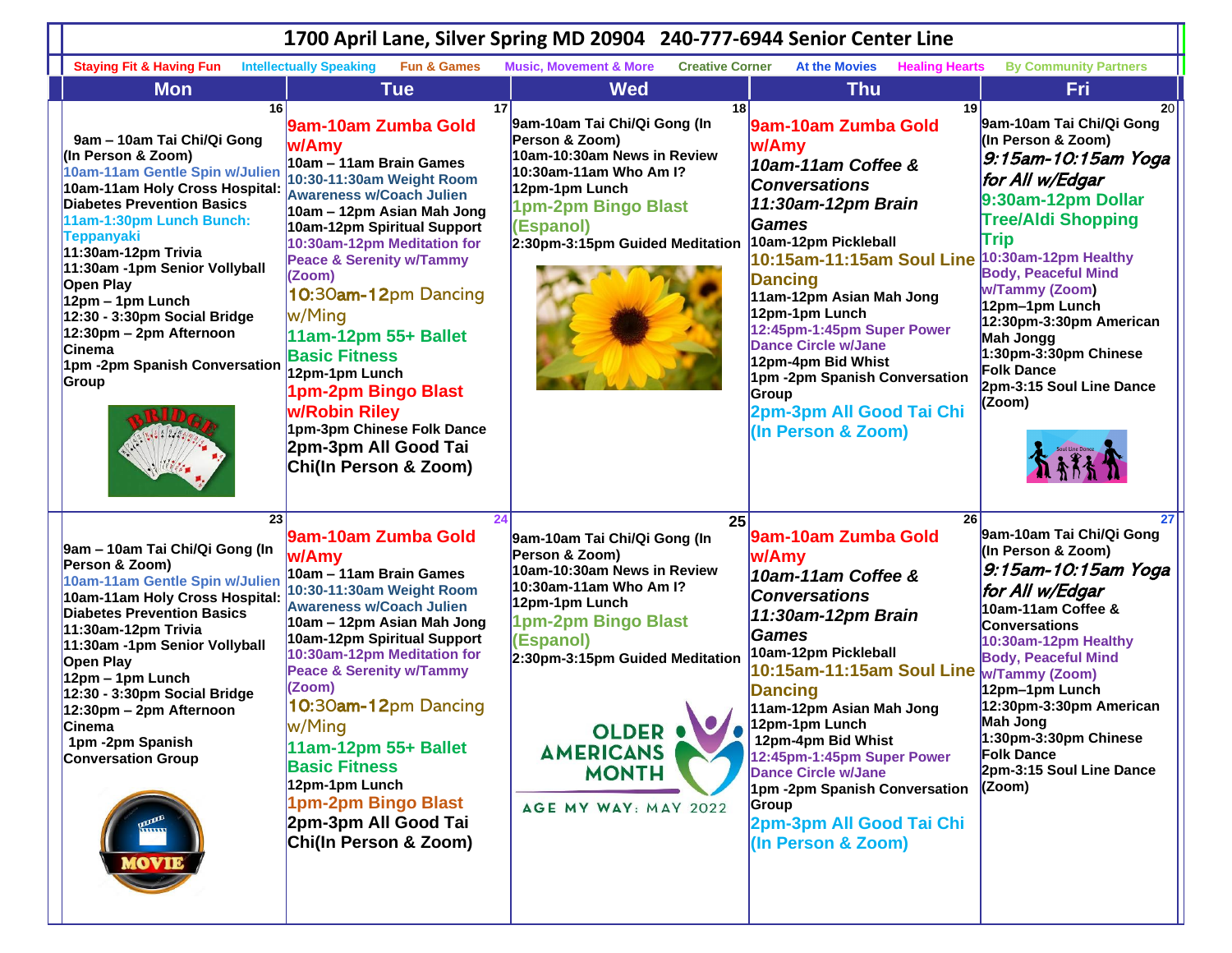|                                                            | 1700 April Lane, Silver Spring MD 20904 240-777-6944 Senior Center Line                                                                                                                                                                                                                                                                                                                                                                                                   |                                                             |                                                                                                                                                                                                                                                                                                                                                                                                                                                                                                                                                                                                                                                                                     |                              |  |  |  |  |
|------------------------------------------------------------|---------------------------------------------------------------------------------------------------------------------------------------------------------------------------------------------------------------------------------------------------------------------------------------------------------------------------------------------------------------------------------------------------------------------------------------------------------------------------|-------------------------------------------------------------|-------------------------------------------------------------------------------------------------------------------------------------------------------------------------------------------------------------------------------------------------------------------------------------------------------------------------------------------------------------------------------------------------------------------------------------------------------------------------------------------------------------------------------------------------------------------------------------------------------------------------------------------------------------------------------------|------------------------------|--|--|--|--|
| <b>Staying Fit &amp; Having Fun</b>                        | <b>Fun &amp; Games</b><br><b>Intellectually Speaking</b>                                                                                                                                                                                                                                                                                                                                                                                                                  | <b>Music, Movement &amp; More</b><br><b>Creative Corner</b> | <b>At the Movies</b><br><b>Healing Hearts</b>                                                                                                                                                                                                                                                                                                                                                                                                                                                                                                                                                                                                                                       | <b>By Community Partners</b> |  |  |  |  |
| <b>Mon</b>                                                 | <b>Tue</b>                                                                                                                                                                                                                                                                                                                                                                                                                                                                | <b>Wed</b>                                                  | <b>Thu</b>                                                                                                                                                                                                                                                                                                                                                                                                                                                                                                                                                                                                                                                                          | <b>Fri</b>                   |  |  |  |  |
| ~ Center Closed~<br><b><i>AEMORIAL</i></b><br>mber & Honor | 30 <sup>1</sup><br>31<br>9am-10am Zumba Gold<br>w/Amy<br>10am - 11am Brain Games<br>10:30-11:30am Weight Room<br><b>Awareness w/Coach Julien</b><br>10am – 12pm Asian Mah Jong<br>10am-12pm Spiritual Support<br>10:30am-12pm Meditation for<br><b>Peace &amp; Serenity w/Tammy</b><br>(Zoom)<br>10:30am-12pm Dancing<br>w/Ming<br>11am-12pm 55+ Ballet<br><b>Basic Fitness</b><br>12pm-1pm Lunch<br>1pm-2pm Bingo Blast<br>2pm-3pm All Good Tai<br>Chi(In Person & Zoom) | Lunch                                                       | <b>Senior Team</b><br><b>TeAnna Abraham-Smith</b><br><b>Senior Center Director</b><br>240-777-6945 Direct Line<br>Teanna.abraham@montgome<br>rycountymd.gov<br>Kathei Brown<br><b>Nutrition Manager</b><br><b>Orlando Davalos</b><br><b>Program Assistant</b><br><b>Nancy Court</b><br><b>Program Assistant</b><br><b>Denise Perdue</b><br><b>Evening Program</b><br>Coordinator<br>White Oak Senior Center is now open Monday-Friday 9am-3pm.<br>Lunch will be served and transportation provided all days.<br>Contact center for more details and to register for lunch and/or transportation.<br>240-777-6944 or 240-777-6940<br>Welcome Back to the<br>White Oak Senior Center! | Age my way!                  |  |  |  |  |